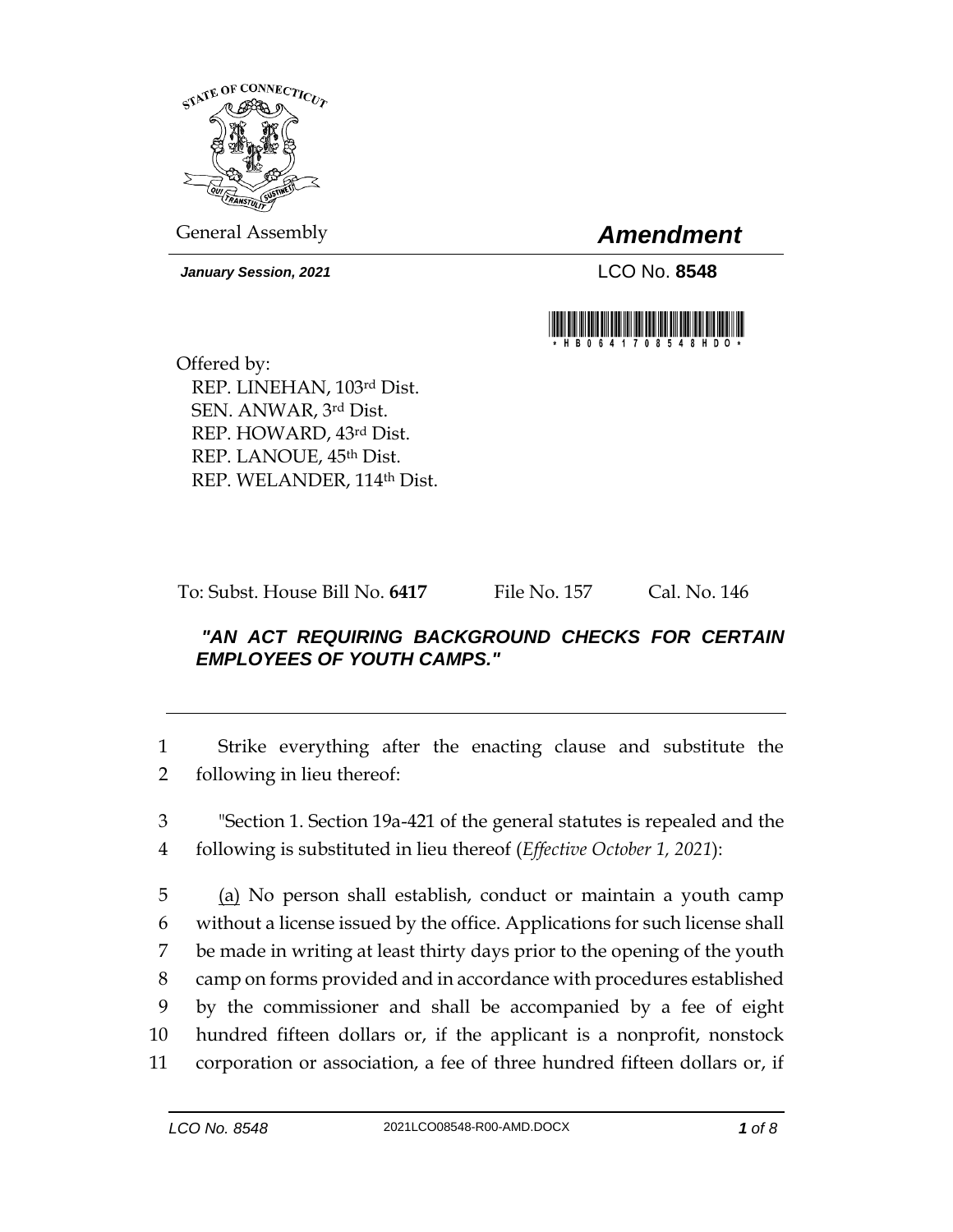the applicant is a day camp affiliated with a nonprofit organization, for no more than five days duration and for which labor and materials are donated, no fee. All such licenses shall be valid for a period of one year from the date of issuance unless surrendered for cancellation or suspended or revoked by the commissioner for violation of this chapter or any regulations adopted under section 19a-428 and shall be renewable upon payment of an eight-hundred-fifteen-dollar license fee or, if the licensee is a nonprofit, nonstock corporation or association, a three-hundred-fifteen-dollar license fee or, if the applicant is a day camp affiliated with a nonprofit organization, for no more than five days duration and for which labor and materials are donated, no fee.

 (b) On and after October 1, 2022, any licensee shall require any prospective employee eighteen years of age or older, who is applying for a position at a youth camp that requires the provision of care to a child or involves unsupervised access to a child, to submit to a comprehensive background check. The background check shall include, but not be limited to, a (1) (A) criminal history records check conducted (i) in accordance with section 29-17a, or (ii) by searching the electronic criminal record system maintained on the Internet web site of the Judicial Department for convictions matching the prospective employee's name and date of birth, (B) state child abuse registry established pursuant to section 17a-101k, (C) registry established and maintained pursuant to section 54-257, and (D) National Sex Offender Registry Public Website maintained by the United States Department of Justice, or (2) check by a third-party provider of national criminal history record checks that is conducted through a centralized database utilizing the prospective employee's fingerprints, provided such provider appears on a list of such providers published on the Internet web site of the Office of Early Childhood. Prior to each check of the state child abuse registry conducted pursuant to this subsection, a licensee shall submit to the office an authorization for the release of personal information signed by the prospective employee, on a form prescribed by the office, and the office shall submit such authorization to the 45 Department of Children and Families. Any prospective employee who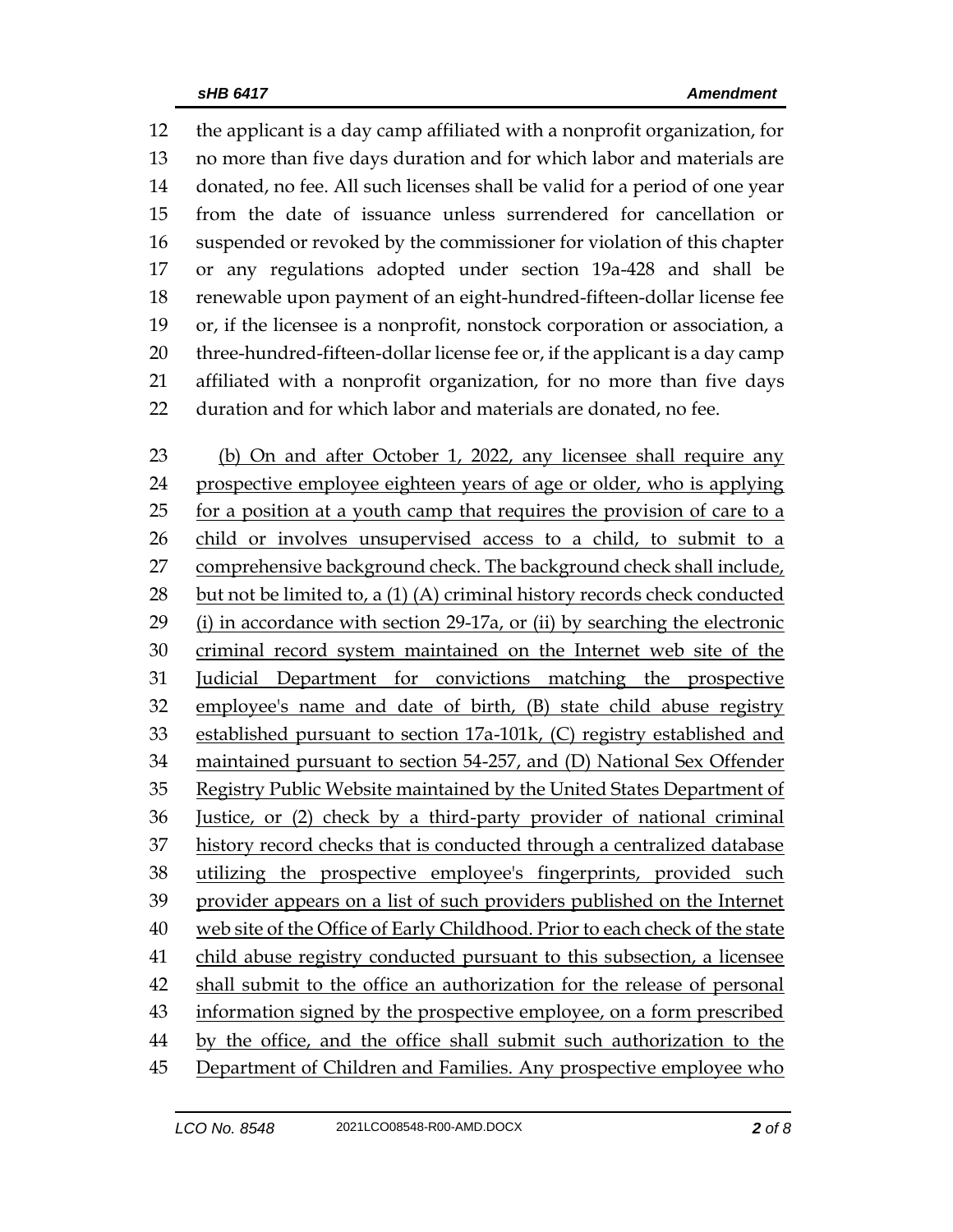| 46 | holds a J-1 visa, H-1B visa or R-1 visa issued by the United States          |  |  |
|----|------------------------------------------------------------------------------|--|--|
| 47 | Department of State shall not be required to submit to a background          |  |  |
| 48 | check under this section.                                                    |  |  |
| 49 | (c) Pending completion of all comprehensive background check                 |  |  |
| 50 | components described in subsection (b) of this section, a prospective        |  |  |
| 51 | employee may begin work on a provisional basis, provided such                |  |  |
| 52 | prospective employee is supervised at all times by an employee who           |  |  |
| 53 | was subjected to a comprehensive background check described in               |  |  |
| 54 | subsection (b) of this section within the past five years.                   |  |  |
| 55 | (d) Each licensee shall require any employee of a youth camp holding         |  |  |
| 56 | a position that requires the provision of care to a child or involves        |  |  |
| 57 | unsupervised access to a child to submit to a comprehensive                  |  |  |
| 58 | background check described in subsection (b) of this section not later       |  |  |
| 59 | than five years after the date such employee was hired, and at least once    |  |  |
| 60 | every five years thereafter. Nothing in this section prohibits a licensee    |  |  |
| 61 | from requiring any such employee to submit to a comprehensive                |  |  |
| 62 | background check more than once during a five-year period.                   |  |  |
| 63 | (e) The Commissioner of Early Childhood shall have the discretion to         |  |  |
| 64 | refuse to license under sections 19a-420 to 19a-429, inclusive, a person     |  |  |
| 65 | to establish, conduct or maintain a youth camp, as described in section      |  |  |
| 66 | 19a-420, or to suspend or revoke the license or take any other action set    |  |  |
| 67 | forth in any regulation adopted pursuant to section 19a-428 if, the          |  |  |
| 68 | person who establishes, conducts or maintains such youth camp or a           |  |  |
| 69 | person employed therein in a position connected with the provision of        |  |  |
| 70 | care to a child or involving unsupervised access to a child, has been        |  |  |
| 71 | convicted in this state or any other state of a felony as defined in section |  |  |
| 72 | 53a-25 involving the use, attempted use or threatened use of physical        |  |  |
| 73 | force against another person, of cruelty to persons under section 53-20,     |  |  |
| 74 | injury or risk of injury to or impairing morals of children under section    |  |  |
| 75 | 53-21, abandonment of children under the age of six years under section      |  |  |
| 76 | 53-23, or any felony where the victim of the felony is a child under         |  |  |
| 77 | eighteen years of age, or of a violation of section 53a-70b of the general   |  |  |
| 78 | statutes, revision of 1958, revised to January 1, 2019, 53a-70, 53a-70a,     |  |  |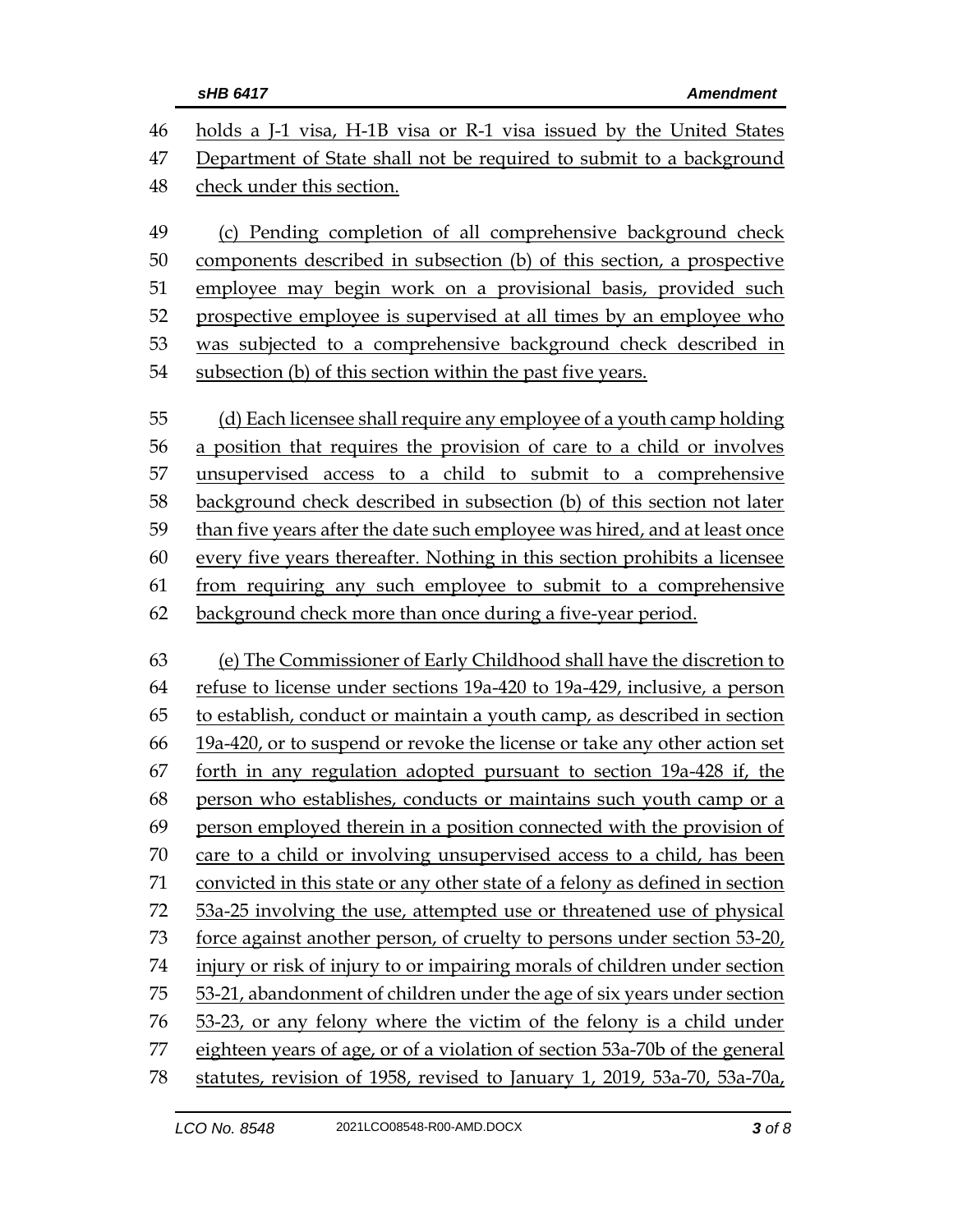| 79  | 53a-71, 53a-72a, 53a-72b or 53a-73a, or has a criminal record in this state   |  |  |  |
|-----|-------------------------------------------------------------------------------|--|--|--|
| 80  | or any other state that the commissioner reasonably believes renders the      |  |  |  |
| 81  | person unsuitable to establish, conduct or maintain or be employed by         |  |  |  |
| 82  | a youth camp. However, no refusal of a license shall be rendered except       |  |  |  |
| 83  | in accordance with the provisions of sections 46a-79 to 46a-81, inclusive.    |  |  |  |
|     |                                                                               |  |  |  |
| 84  | (f) Any person who is licensed to establish, operate or maintain a            |  |  |  |
| 85  | youth camp shall notify the Commissioner of Early Childhood of any            |  |  |  |
| 86  | criminal conviction of such licensee or any person employed by such           |  |  |  |
| 87  | youth camp in a position connected with the provision of care to a child      |  |  |  |
| 88  | or involving unsupervised access to a child, immediately upon                 |  |  |  |
| 89  | obtaining knowledge of the conviction. Failure to comply with the             |  |  |  |
| 90  | notification requirement may result in the suspension or revocation of        |  |  |  |
| 91  | the license or the imposition of any action set forth in regulation, and      |  |  |  |
| 92  | shall subject the licensee to a civil penalty of not more than one hundred    |  |  |  |
| 93  | dollars per day for each day after the licensee obtained knowledge of         |  |  |  |
| 94  | the conviction.                                                               |  |  |  |
|     |                                                                               |  |  |  |
| 95  | (g) Each licensee shall maintain, and make available for inspection           |  |  |  |
| 96  | upon request of the Office of Early Childhood, any documentation              |  |  |  |
| 97  | associated with a comprehensive background check described in                 |  |  |  |
| 98  | subsection (b) of this section, for a period of not less than five years from |  |  |  |
| 99  | the date of (1) completion of such background check, if the subject of the    |  |  |  |
| 100 | comprehensive background check was not hired by the licensee, or (2)          |  |  |  |
| 101 | separation from employment, if the subject of the comprehensive               |  |  |  |
| 102 | background check was hired by the licensee.                                   |  |  |  |
| 103 | Sec. 2. Section 21a-432 of the general statutes is repealed and the           |  |  |  |
| 104 | following is substituted in lieu thereof (Effective October 1, 2021):         |  |  |  |
|     |                                                                               |  |  |  |
| 105 | (a) For purposes of this section:                                             |  |  |  |
| 106 | (1) "Youth athletic activity" means an organized athletic activity            |  |  |  |
| 107 | involving participants of not less than seven years of age, except as         |  |  |  |
| 108 | provided in subsections (d) to (f), inclusive, of this section, and not more  |  |  |  |
| 109 | than nineteen years of age, who $(A)$ (i) engage in an organized athletic     |  |  |  |
| 110 | game or competition against another team, club or entity or in practice       |  |  |  |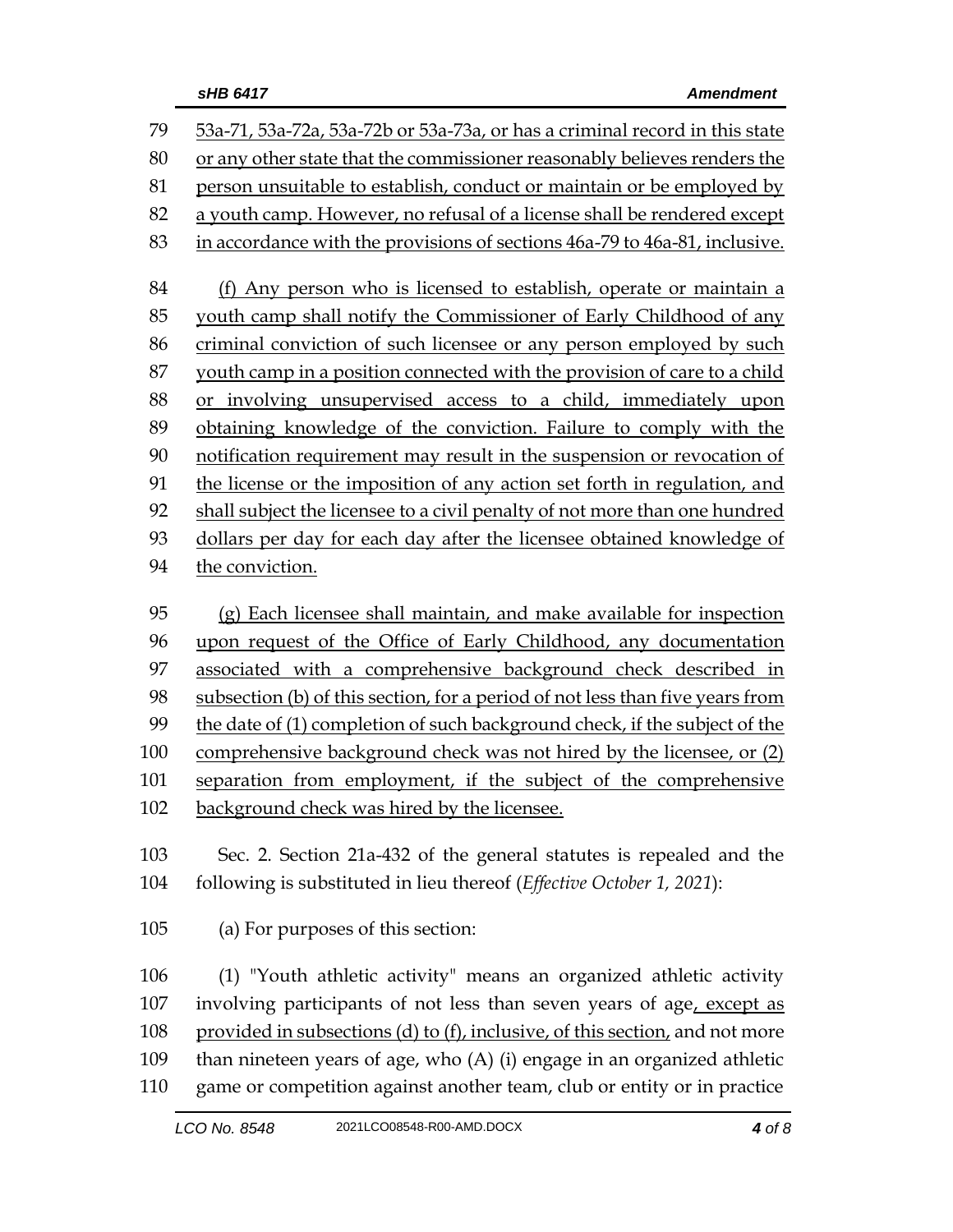or preparation for an organized game or competition against another team, club or entity, or (ii) attend an organized athletic camp or clinic the purpose of which is to train, instruct or prepare such participants to engage in an organized athletic game or competition, and (B) (i) pay a fee to participate in such organized athletic game or competition or attend such camp or clinic, or (ii) whose cost to participate in such athletic game or competition or attend such camp or clinic is sponsored by a municipality, business or nonprofit organization. "Youth athletic activity" does not include any college or university athletic activity, or an athletic activity that is incidental to a nonathletic program or lesson; and

 (2) "Operator" means any municipality, business or nonprofit organization that conducts, coordinates, organizes or otherwise oversees any youth athletic activity but shall not include any municipality, business or nonprofit organization solely providing access to, or use of, any field, court or other recreational area, whether for compensation or not.

 (b) Not later than January 1, 2016, and annually thereafter, each operator of a youth athletic activity shall make available a written or electronic statement regarding concussions to each youth athlete and a 131 parent or legal guardian of each youth athlete participating in the youth athletic activity. Such written or electronic statement shall be made available upon registration of each youth athlete and shall be consistent with the most recent information provided by the National Centers for Disease Control and Prevention regarding concussions. Such written or electronic statement shall include educational content addressing, at a minimum: (1) The recognition of signs or symptoms of a concussion, (2) 138 the means of obtaining proper medical treatment for a person suspected of sustaining a concussion, (3) the nature and risks of concussions, including the danger of continuing to engage in youth athletic activity after sustaining a concussion, and (4) the proper procedures for allowing a youth athlete who has sustained a concussion to return to athletic activity.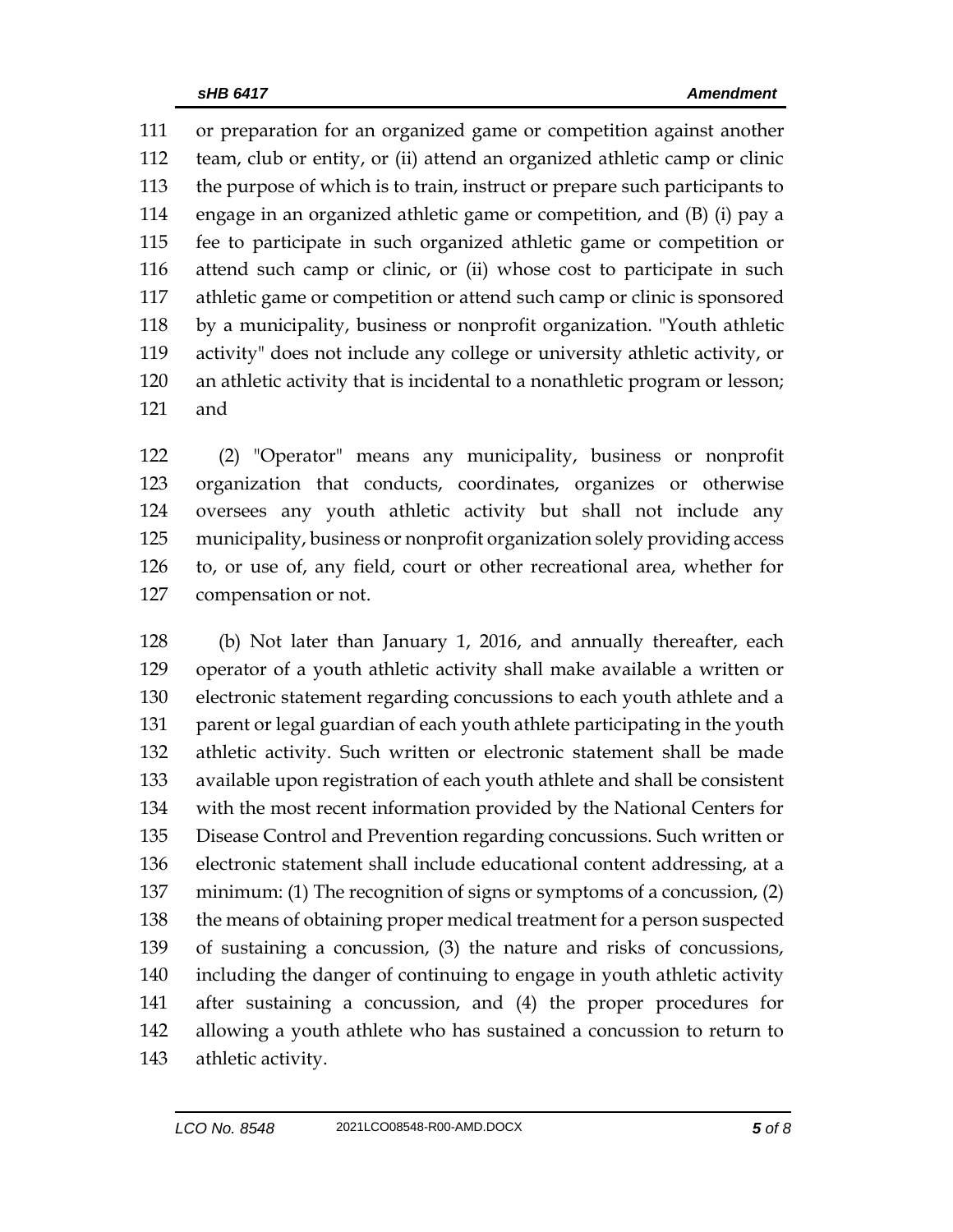| 144 | (c) No operator, or designee of such operator, shall be subject to civil     |  |  |
|-----|------------------------------------------------------------------------------|--|--|
| 145 | liability for failing to make available the written or electronic statement  |  |  |
| 146 | regarding concussions pursuant to subsection (b) of this section.            |  |  |
| 147 | (d) Notwithstanding the provisions of subsection (a) of this section,        |  |  |
| 148 | for purposes of this subsection and subsections (e) and (f) of this section, |  |  |
| 149 | youth athletic activity also includes an organized athletic activity         |  |  |
| 150 | involving participants less than seven years of age. On and after October    |  |  |
| 151 | 1, 2022, an operator shall require any prospective employee or               |  |  |
| 152 | volunteer, except as provided in subsection (f) of this section, who is      |  |  |
| 153 | eighteen years of age or older and applying for a position as a coach or     |  |  |
| 154 | instructor of a youth athletic activity or as an athletic trainer, licensed  |  |  |
| 155 | under chapter 375a, to submit to a comprehensive background check.           |  |  |
| 156 | The background check shall include, but not be limited to, a (1) (A)         |  |  |
| 157 | criminal history records check conducted (i) in accordance with section      |  |  |
| 158 | 29-17a, or (ii) by searching the electronic criminal record system           |  |  |
| 159 | maintained on the Internet web site of the Judicial Department for           |  |  |
| 160 | convictions matching the prospective employee's name and date of             |  |  |
| 161 | birth, (B) check of the state child abuse registry established pursuant to   |  |  |
| 162 | section 17a-101k, (C) check of the registry established and maintained       |  |  |
| 163 | pursuant to section 54-257, and (D) search of the National Sex Offender      |  |  |
| 164 | Registry Public Website maintained by the United States Department of        |  |  |
| 165 | Justice, or (2) check by a third-party provider of national criminal         |  |  |
| 166 | history record checks that is conducted in accordance with the national      |  |  |
| 167 | industry background check standards established by the United States         |  |  |
| 168 | Olympic and Paralympic Committee. For each check of the state child          |  |  |
| 169 | abuse registry conducted pursuant to this subsection, an operator shall      |  |  |
| 170 | submit to the Department of Children and Families an authorization for       |  |  |
| 171 | the release of personal information signed by the prospective employee       |  |  |
| 172 | or volunteer. The provisions of this subsection shall not apply to an        |  |  |
| 173 | athletic coach of intramural or interscholastic athletics who is employed    |  |  |
| 174 | by a local or regional board of education, provided such board satisfies     |  |  |
| 175 | the requirements relating to state and national criminal history records     |  |  |
| 176 | checks applicable to employees of such board pursuant to section 10-         |  |  |
| 177 | 221d. Pending completion of all background check components                  |  |  |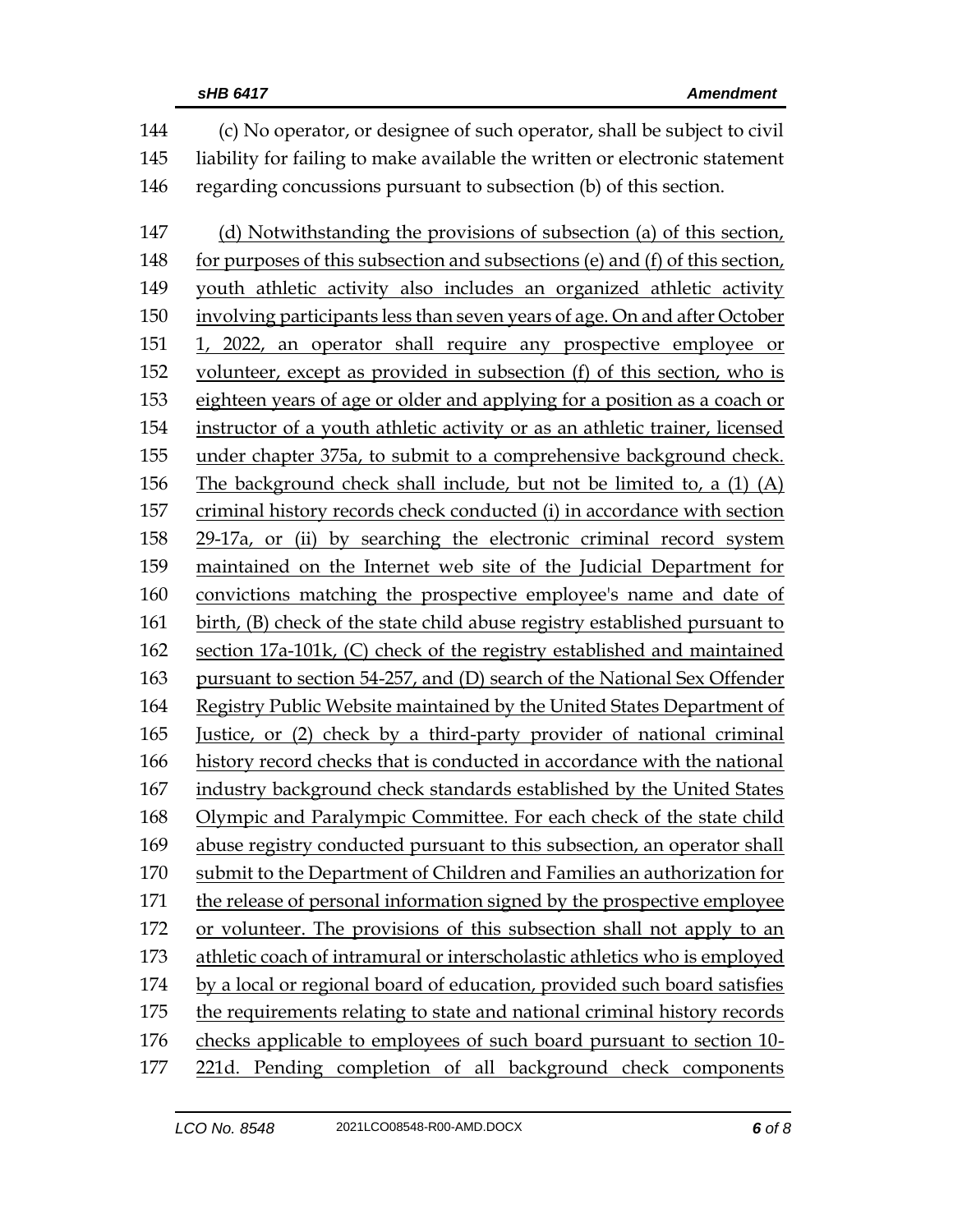| 178 | described in this subsection, a prospective employee or volunteer may           |  |  |  |
|-----|---------------------------------------------------------------------------------|--|--|--|
| 179 | begin work on a provisional basis, provided such prospective employee           |  |  |  |
| 180 | or volunteer is supervised at all times by an employee or volunteer who         |  |  |  |
| 181 | was subjected to a background check described in this subsection within         |  |  |  |
| 182 | the previous five years.                                                        |  |  |  |
|     |                                                                                 |  |  |  |
| 183 | (e) The comprehensive background checks required pursuant to                    |  |  |  |
| 184 | subsection (d) of this section shall be conducted at least once every five      |  |  |  |
| 185 | years for each coach, instructor or athletic trainer employed by or             |  |  |  |
| 186 | volunteering for an operator.                                                   |  |  |  |
| 187 | (f) A person who is eighteen years of age or older and applies for a            |  |  |  |
| 188 | position as a coach, instructor or athletic trainer for a youth athletic        |  |  |  |
| 189 | activity in the state shall not be required to submit to such                   |  |  |  |
| 190 | comprehensive background checks if such person (1) is an employee or            |  |  |  |
| 191 | volunteer of an operator of a youth athletic activity in the state, or has      |  |  |  |
| 192 | not been separated from employment or volunteer position as a coach,            |  |  |  |
| 193 | instructor or athletic trainer for a youth athletic activity in the state for a |  |  |  |
| 194 | period of more than one hundred eighty days, and (2) has successfully           |  |  |  |
| 195 | completed such comprehensive background checks in the previous five             |  |  |  |
| 196 | years. Nothing in this section prohibits an operator from requiring that        |  |  |  |
| 197 | a person applying for a position as a coach, instructor or athletic trainer     |  |  |  |
| 198 | submit to comprehensive background checks more than once during a               |  |  |  |
| 199 | five-year period.                                                               |  |  |  |
|     |                                                                                 |  |  |  |
| 200 | (g) If the comprehensive background check conducted pursuant to                 |  |  |  |
| 201 | subsection (d) of this section results in a finding that a person who           |  |  |  |
| 202 | applied for a position as a coach, instructor or athletic trainer for a youth   |  |  |  |
| 203 | athletic activity has been convicted in this state or any other state of a      |  |  |  |
| 204 | felony as defined in section 53a-25 involving the use, attempted use or         |  |  |  |
| 205 | threatened use of physical force against another person, of cruelty to          |  |  |  |
| 206 | persons under section 53-20, injury or risk of injury to or impairing           |  |  |  |
| 207 | morals of children under section 53-21, abandonment of children under           |  |  |  |
| 208 | the age of six years under section 53-23, or any felony where the victim        |  |  |  |
| 209 | of the felony is a child under eighteen years of age, or of a violation of      |  |  |  |
| 210 | section 53a-70b of the general statutes, revision of 1958, revised to           |  |  |  |